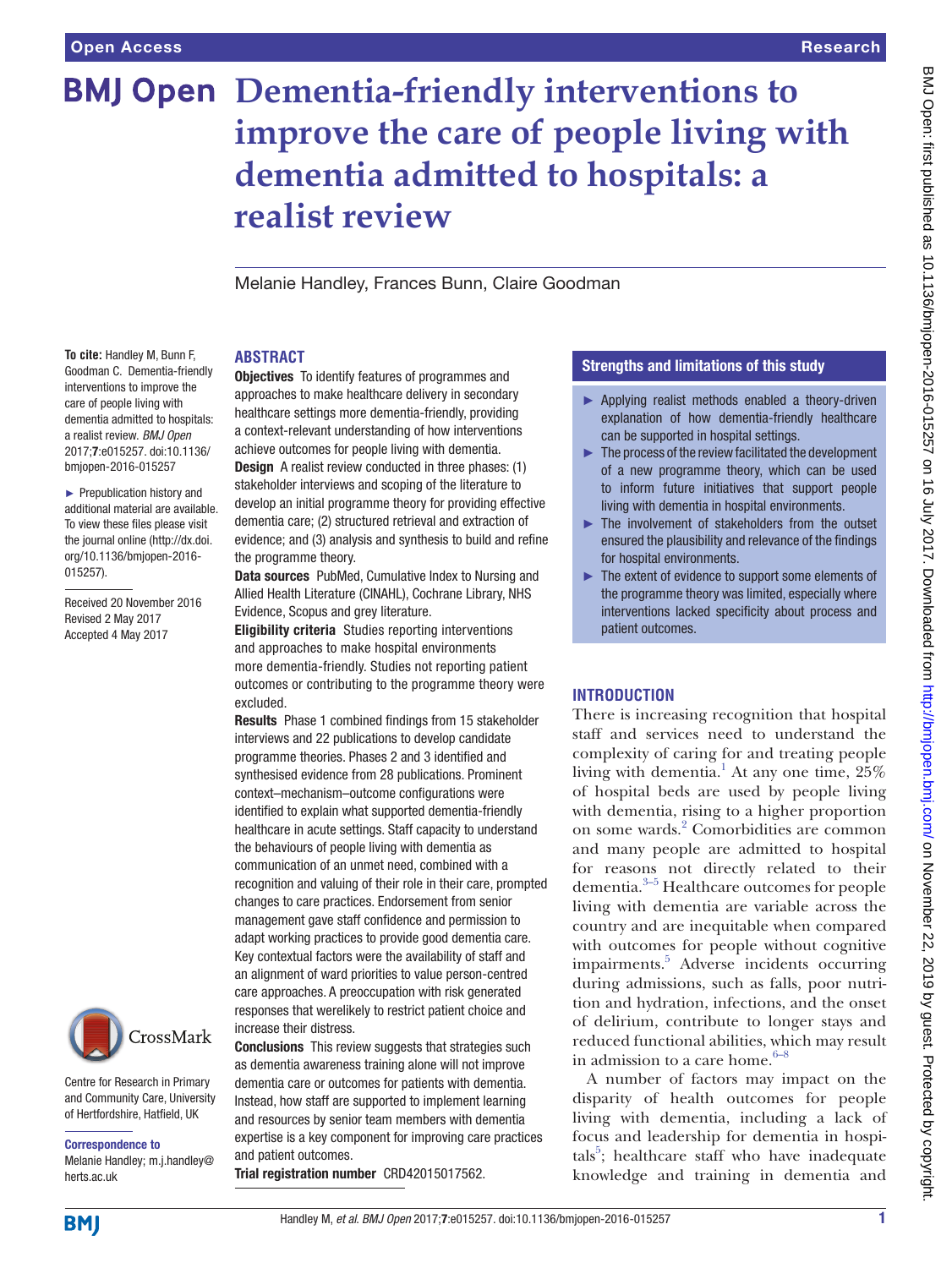dementia care $9^{10}$ ; difficulties faced by healthcare professionals when assessing the risk and benefits of treatment options $11$ ; widespread use of care practices that are detrimental to people living with dementia, such as the use of antipsychotics for behavioural management<sup>12</sup>; stigma and discrimination towards people living with dementia $^{13}$  <sup>14</sup>; and confusing, unsafe environments.<sup>15</sup> The National Dementia Strategy<sup>16</sup> aimed to improve the quality of care for people living with dementia in general hospitals through leadership that addresses quality improvements in dementia care, defined care pathways and the use of liaison mental health teams. It also highlighted the importance of education and training to break down the stigma associated with dementia and to develop dementia awareness within the healthcare workforce. To address these ambitions, interventions have been designed and implemented with the aim of creating dementia-friendly healthcare in hospitals.<sup>1718</sup>

#### **Dementia-friendly**

The concept of dementia-friendly developed from initiatives to promote age-friendly communities.<sup>19</sup> It was first used to describe physical and social environments that promoted inclusion, acceptance and accessibility for people living with dementia,  $20\frac{21}{21}$  and includes initiatives supporting the independence and safety of people living with dementia.<sup>[22](#page-11-15)</sup> In the UK, this includes the Dementia Friends initiative $23$  and the Dementia Engagement and Empowerment Project.<sup>[24](#page-11-17)</sup>

At the patient level, dementia-friendly healthcare is the practice and organisation of care that is aware of the impact dementia has on a person's ability to engage with services and manage their health. It promotes the inclusion of people living with dementia and their carer in treatments, care decisions and discussions, with the aim of improving outcomes for the patient and carer.  $^{16\ 17\ 25-27}$ 

Interventions to promote dementia-friendly healthcare environments have been diverse in terms of their design and application in practice.<sup>27-29</sup> This review of the evidence acknowledges that the effectiveness of programmes to address the known problems of being a patient with dementia is contingent on multiple factors, such as staff knowledge and skills in dementia care, the care environment, and the competing demands on staff time and attention. The review objectives were the following:

- 1. to identify how dementia-friendly interventions in hospital settings are thought to achieve the desired patient and carer outcomes
- 2. to develop evidence-based explanations to understand what it is about dementia-friendly interventions in hospitals that works for people living with dementia and their carers, in what circumstances and why.

#### **Realist methodology**

Realist review is a theory-led method that applies the principles of realism to evidence review.[30 31](#page-11-19) In realism, change is not directly achieved by an intervention, rather change

#### Box 1 Glossary of realist terms

<span id="page-1-0"></span>Context: refers to factors, including but not limited to, personal, social, organisational or policy aspects that influence the way resources are engaged with to generate outcomes. For example, staff's professional focus may influence how they use information about a person's social, rather than medical, history, or an organisation's expectations for dementia care may affect how staff prioritise their work with patients with dementia.

Mechanism: includes the resource the intervention provides (such as training, assessments of pain or access to biographical information about the patient) and the reasoning of the subjects, in this case the reasoning of staff (such as recognising the benefit of working differently).

Demi-regularity: a semipredictable pattern of outcomes. For example, the provision of meaningful activities for patients with dementia will reduce their boredom and distress in hospital, leading to a reduction in the onset of behaviours that are challenging for staff.

**Outcome:** the intended (or unintended) result. Patient outcomes of interest included patient well-being, medication use (specifically analgesic and antipsychotic), access to assessments, evidence of inclusion in care decisions, reduced distress, adverse incidents (such as falls or hospital-acquired infection), length of stay, reduction in the onset of behaviours that challenge, and maintenance of functions (such as activities of daily living).

Context–mechanism–outcome configuration: specifies the relationship between the features (context, mechanism and outcome). It is the unit of analysis that supports synthesis across studies to build and refine the programme theory.

is generated through the influence of intervention resources and contextual factors on human reasoning. A realist approach seeks to explain how the relationship between these elements (context and mechanism) leads to particular outcomes [\(box](#page-1-0) 1).<sup>[30](#page-11-19)</sup>

Realist review was appropriate for this study as the evidence base for dementia-friendly interventions is in its early stages. As such, theory building derives from a variety of sources and study types. Complexity is inherent in both design and implementation of the interventions: they are multicomponent and rely on human agency that is influenced by individual, service and organisational pressures. Realist enquiry acknowledges these features and incorporates them to develop an explanatory account of how different aspects influence reasoning and outcomes.<sup>33</sup>

#### **Methods**

Realist review methods were used to develop a theoretical understanding of what supports effective dementia care in hospital settings. There were three overlapping, iterative phases: (1) defining the scope of the review informed from key literature and stakeholder interviews; (2) structured searches, screening and data extraction; and (3) analysis and synthesis leading to refinement of the programme theory. A fuller account of the review protocol is available in Handley *et al*. [34](#page-11-21)

The phases did not follow a linear format, but informed and refined understanding throughout the review,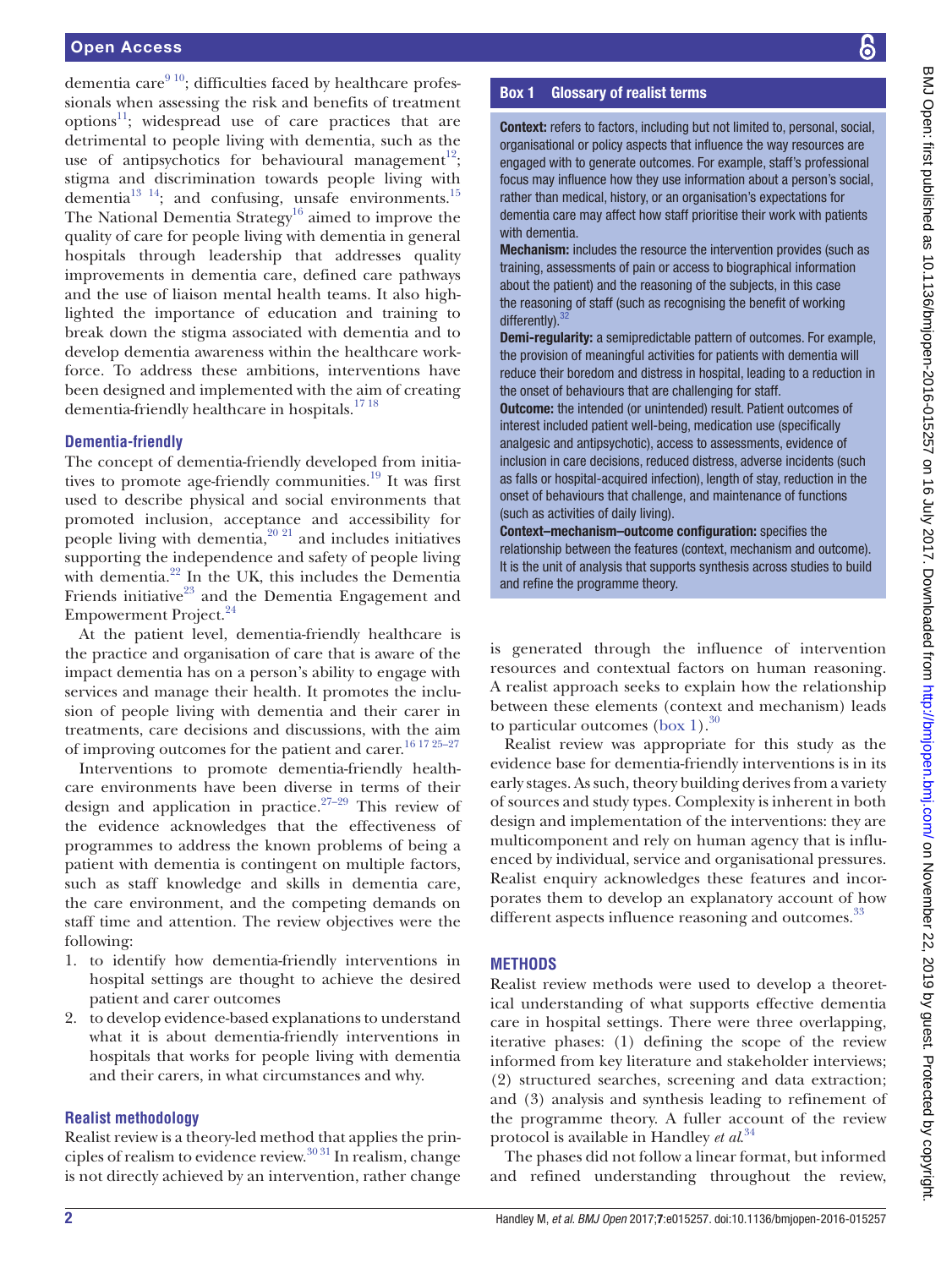leading to new interpretations and building of evidence. Sources were identified and revisited, new evidence was incorporated, and inclusion criteria were reconsidered as new theoretical understanding developed. The RAMESES (Realist and Meta-narrative Evidence Syntheses: Evolving standards) publication standards informed the preparation of this report and has been vetted against RAMESES criteria (see online [supplementary files 1 and 2](https://dx.doi.org/10.1136/bmjopen-2016-015257)).

#### **Changes to the review process**

One change was made to the review process subsequent to the published review protocol. $34$  The expert steering group workshop was not held. However, emerging findings and the refined programme theory were shared with the with Alzheimer's Society research network monitors (RP, JW, PM) who were volunteer representatives with experience of caring for family members living with dementia. They commented on the resonance and relevance of the inferences that contributed to the developing theory throughout the review process. Review findings were presented and discussed at a seminar on dementia-friendly healthcare with 75 participants, 19 of whom worked in hospitals. The findings are being taken forward for testing in a realist evaluation.

#### **Phases of the realist review**

#### Phase 1: defining the scope of the review — concept mining and theory development

Evidence from interviews with stakeholders and a scoping of the literature were used to (1) identify the range of dementia-friendly interventions in healthcare settings both in the UK and internationally, (2) determine possible theoretical assumptions about how and why interventions were thought to work (or not), and (3) clarify what were understood to be the significant mechanisms for change. Stakeholders, defined as people with experience in designing, implementing and using dementia-friendly interventions, were identified from knowledge within the team, internet searches and dementia-specific conference abstracts. They were purposively sampled from a range of settings (academia, healthcare, commissioning, social work, the community) and backgrounds (nursing, education, physiotherapy, research, person living with dementia).<sup>34</sup> Stakeholders were not further involved in the development of the emerging context–mechanism–outcome configurations (CMOCs) or building the programme theory. Ethical approval for the interviews was secured from the University of Hertfordshire Ethics Committee (HSK/PG/UH/00339).

Data from interviews and the literature were coded using framework analysis, $35$  with emerging themes and competing accounts discussed and debated among the authors (MH, FB, CG) and with the Alzheimer's Society research network monitors (RP, JW, PM). Mapping this evidence demonstrated limited understanding at the point of staff interaction with patients and how this influenced patient outcomes. A decision was made to focus the review on how interventions led to patient outcomes.

Data from the interviews and literature were scrutinised for demi-regularities (see [box](#page-1-0) 1, glossary of realist terms) and informed hypotheses set out in the form of 'If… then statements'. These statements were used to define the conditions thought to be necessary to achieve (1) staff outcomes, such as taking action to investigate the cause of patient behaviours and applying best practice with people living with dementia; and (2) patient outcomes, such as reduced distress, reduction in adverse incidents and improved well-being. Discussions among the authors based on these statements led to the development of a conceptual framework. $30$  Three overlapping theoretical propositions were generated to explain what supports the implementation and uptake of interventions that promote dementia-friendly healthcare within a ward based environment.

#### Phase 2: retrieval and review *Searching for relevant studies*

Informed by the theoretical propositions derived from the work in phase 1, search terms were revised. The inclusion/exclusion criteria were refined to focus on studies that reported patient outcomes and provided information about the characteristics and role of change agents (staff who supported the implementation and uptake of interventions).

Searches were limited to 2000–2016 to reflect the impact of the work of Kitwood and Bredin $36$  on dementia care practices that recognise the importance of person-centred care and the promotion of personhood. In addition to the electronic database searches [\(box](#page-3-0) 2), we undertook extensive lateral searching, including forward and backward citations, and contact with experts. Additional searches were performed as emerging themes around the management of pain and behaviours that challenge became apparent. These were purposive searches that applied the same inclusion criteria. Theory development continued until theoretical saturation was achieved $3738$ [\(box](#page-3-0) 2).

#### *Study screening and data extraction*

Search results were downloaded into EndNote bibliographical software and duplicates were deleted. One author (MH) screened the titles and abstracts identified by the electronic search and applied the selection criteria to potentially relevant papers. Full texts of potentially relevant manuscripts were screened for relevance (whether the study has contributed to specific propositions relevant to the theory building) and rigour (whether they were of sufficient quality to provide credible evidence to help refine specific components of the proposition).[30 31](#page-11-19) Appraisal of the contributions and reliability of evidence from papers continued throughout the synthesis through discussion with the other authors.

Data were extracted by one author (MH) using a bespoke data extraction form organised to establish contributions and challenges to the theories, and strengths and weaknesses of the studies. Study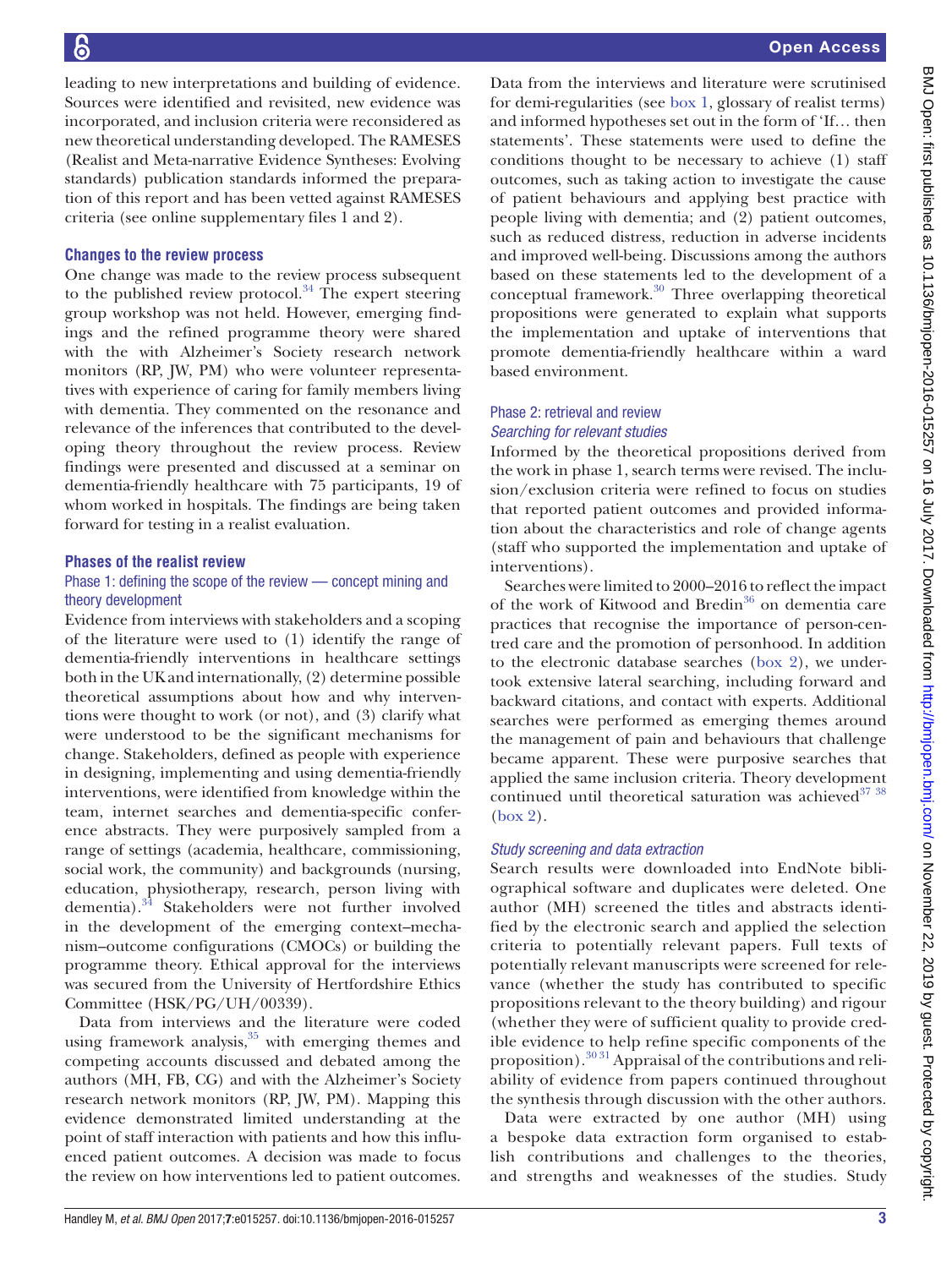#### Box 2 Phase 2 search terms and search strategy

<span id="page-3-0"></span>Searches initially run September 2015, search alerts scanned to February 2016, language restricted to English, date restricted 2000– 2016

#### Search terms:

(dementia AND (friendly OR appropriate OR awareness OR champion OR liaison OR ward OR environment OR education OR training OR nurse specialist OR lead\* OR person centred care) AND (hospital OR acute care OR secondary care))

Additional search terms developed from work in phase 1: dementia AND (change agent OR champion OR knowledge transfer OR knowledge translation OR opinion leader)

#### Additional search terms reflecting emerging themes in phase 2:

Searches ran January 2016, search alerts scanned to February 2016(dementia AND (pain) AND (hospital OR acute care OR secondary care))(dementia AND (behaviour\* OR BPSD) AND (hospital OR acute care OR secondary care))

#### Databases:

Cochrane Library (including CENTRAL, CDSR, DARE, HTA) (244), CINAHL (610), PubMed (4253), NHS Evidence (819) and Scopus (410)

characteristics such as design, setting, participants and sample size were also recorded. $31$  The data extraction form was piloted by MH and shared with the team for comment (see online [supplementary file 3\)](https://dx.doi.org/10.1136/bmjopen-2016-015257). To reduce the potential for bias during data extraction, a sample of the papers and their completed data extraction forms (6/28) were shared with FB and CG to appraise the extraction process and identified data. Information about the role and work of the change agent, the resources provided by the interventions, the contextual features of the settings (eg, workforce, knowledge of dementia), explicit and implicit theories for how interventions were anticipated to work, and patient and carer outcomes were extracted. Coded data from all the papers and their contribution to theory development were shared with FB and CG. Challenges to interpretations were discussed to test credibility. Evidence from the studies was first mapped to capture the complete range of possibilities of how different approaches and resources triggered different responses from patients, family and staff. After discussion among the authors, data were organised into tables to reflect the theoretical propositions they addressed (see online [supplementary](https://dx.doi.org/10.1136/bmjopen-2016-015257)  [file 4](https://dx.doi.org/10.1136/bmjopen-2016-015257)) and to assist comparison of data across studies.

#### Phase 3: analysis and synthesis

Data synthesis was led by MH and emerging findings were discussed with the team (CG and FB) and the research network monitors (RP, JW, PM). Deliberations assisted the refinement of propositions, ensuring that emerging theories were plausible and clear. Discussions of papers included the key characteristics of members of staff who support the implementation and uptake of interventions, resources, and new ways of working with people living with dementia (change agents); resources from interventions and how they were thought to influence staff reasoning; the impact of context; and possible undesired outcomes (such as stigmatising practices and broad application of strategies at the expense of individual needs). The focus was on understanding how patient outcomes were achieved through the actions of staff and what had supported the staff to behave in particular ways. Recurring patterns in context and outcome (demi-regularities) detectable across studies were explained by explicit or implicit mechanisms. This led to the development of CMOCs designed to explain what it is about an intervention that works, for whom and in what circumstances. The configurations were used to refine components of the initial theoretical propositions against the evidence.

## **Findings**

#### **Phase 1**

Evidence from 15 stakeholders was combined with literature on interventions aimed at improving healthcare for people living with dementia (22 papers) to generate three initial propositions for developing dementia-friendly hospital environments. Interventions described in the literature can be seen in [table](#page-4-0) 1.

A key contextual factor to emerge from phase 1 related to the role of change agents, although there were competing accounts of how a change agent might work and the responses they might trigger in staff. There appeared to be three distinct roles for change agents' activities that could lead to improved outcomes, and these were the following:

- ► to support staff awareness and learning
- ► to possess the authority to institute and sustain changes
- ► to be a resource for staff as a clinical expert.

Change agent characteristics (eg, supportive peer facilitator, organisational authority, clinical expertise) were considered to differently influence how staff engaged with interventions, and this in turn would impact on patient outcomes [\(table](#page-5-0) 2).

#### **Phase 2**

Evidence from 28 papers, 12 of which were identified and included in phase 1 of the review (see online [supple](https://dx.doi.org/10.1136/bmjopen-2016-015257)[mentary file 5\)](https://dx.doi.org/10.1136/bmjopen-2016-015257), led to the development of six CMOCs that explored the components of the three theoretical propositions developed in phase 1 (an overview of the selection process can be seen in [figure](#page-6-0) 1). These configurations are interconnected, representing key elements from the theories and how they relate to other factors ([table](#page-7-0) 3). The CMOCs and supporting evidence are discussed below. Illustrative examples of evidence from the literature that guided CMOC development are supplied in online [supplementary file 6](https://dx.doi.org/10.1136/bmjopen-2016-015257).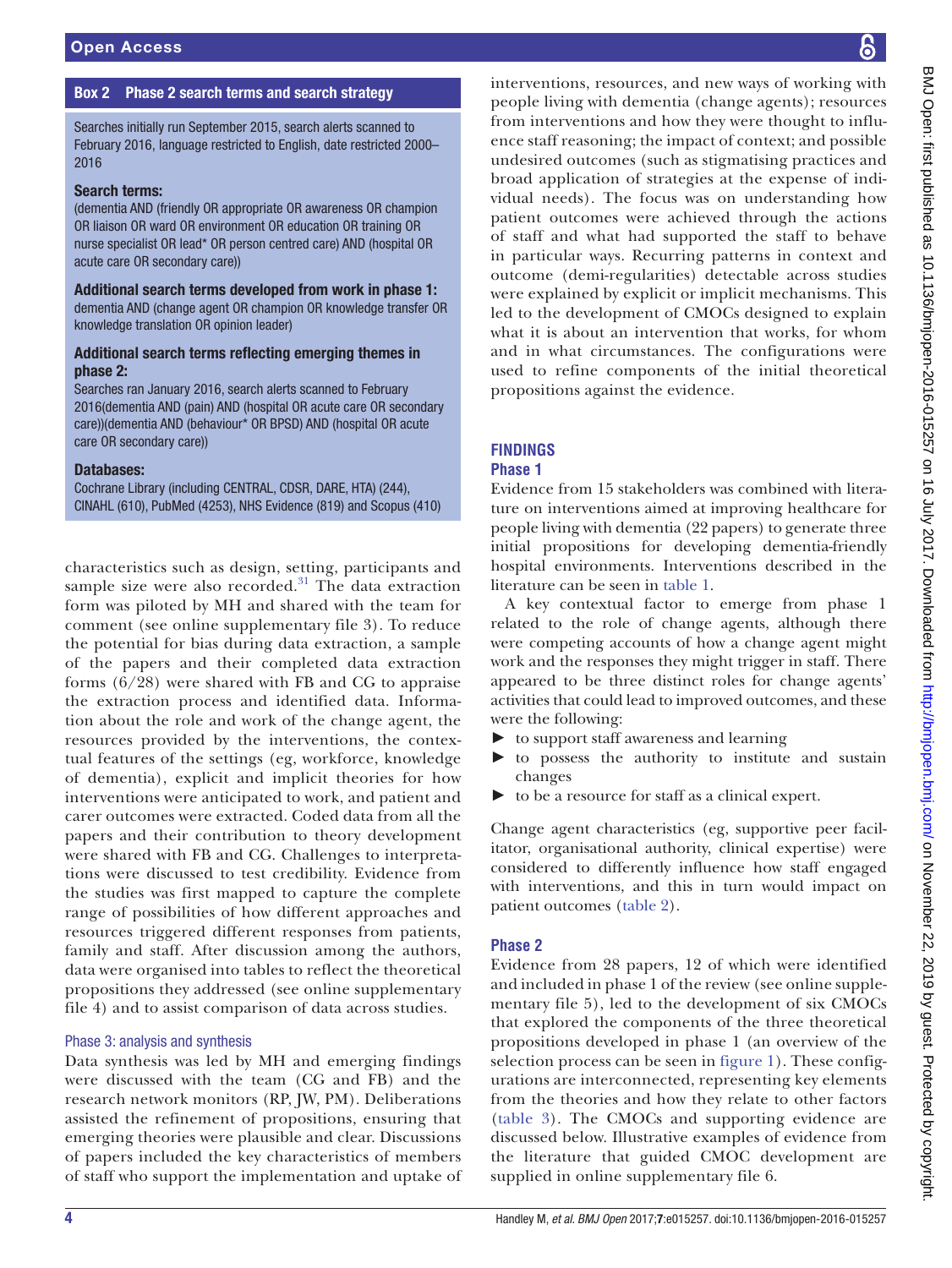<span id="page-4-0"></span>

| <b>Table 1</b> Papers included in phase 1                                                                                                                                                                                                                                      |                  |
|--------------------------------------------------------------------------------------------------------------------------------------------------------------------------------------------------------------------------------------------------------------------------------|------------------|
| <b>Intervention</b>                                                                                                                                                                                                                                                            | <b>Papers</b>    |
| Schemes to identify people living with dementia admitted to the ward: for example, a butterfly symbol<br>above the patient's bed to help identify people who have dementia, linked to a training programme and<br>the collection of biographical history from the family carer | 51               |
| Dementia champion: healthcare staff (mainly nursing staff) are trained to champion dementia care<br>issues, providing support to peers                                                                                                                                         | 27 39 40 70 - 72 |
| Dementia nurse specialist: senior nurse working across the hospital as an expert in dementia to advise<br>staff on treatment, care practices and liaise with community services                                                                                                | 59 73            |
| Staff training and education: training in dementia awareness and dementia care                                                                                                                                                                                                 | 9 10 28          |
| Liaison psychiatry/mental health teams: specialist teams working across the hospital to assess mental<br>health of patients and advise staff on treatment and care                                                                                                             | 74 62            |
| Environmental adaptations: changes to clinical areas, including signage, new furniture and improved<br>flooring and lighting                                                                                                                                                   | 1575             |
| Specialist units for people living with dementia: include physical adaptations and specialist staff to treat 41 45 52 55 58<br>the medical and psychological needs of people living with dementia                                                                              |                  |
| Use of person-centred care: model of care that prioritises the needs of the person                                                                                                                                                                                             | 46               |

#### CMOC 1: understanding behaviour as communication to improve staff's ability to respond

Studies frequently reported that where staff understood behaviour that challenged as communication of an unmet need, they were more likely to investigate the underlying cause rather than attempting to control and restrict the behaviour.<sup>15 39–44</sup> By addressing the unmet need, staff reduced patient distress $44-50$  and maintained independence, for example by supporting mobility and toileting needs.[51–54](#page-11-26) Inappropriate and negative staff responses arose from lack of understanding and misinterpretation of behaviours that challenge, for example, interpreting the patient as being deliberately difficult.<sup>55 56</sup>

Strategies employed to reframe staff understanding of behaviours included training in dementia<sup>10 15</sup>  $46-48$ ; the use of biographical tools, completed in partnership with informal carers<sup>[39 41 44 51 57](#page-11-31)</sup>; assessments of cognition, pain and psychological needs $^{42\,45\,52\,58};$  and access to experts in dementia care. $^{39}$   $^{40}$   $^{44}$   $^{45}$   $^{52}$   $^{59}$  Common to these interventions was that they supported staff to consider potential causes of behaviours and provided strategies to address the unmet need, such as the development of individ-ualised care plans<sup>[57 59](#page-12-6)</sup> and personalised strategies for reducing distress.<sup>4451</sup> Training to recognise behaviours as the expression of an unmet need<sup> $47,60$ </sup> and knowledge of a patient gained through continuity in their care  $46\frac{48\frac{60}{6}}{20}$ helped staff become aware that particular care practices were unsuitable and to adapt their work in a way that benefited the individual. However, personalisation of practices appeared to occur in pockets of activity rather than as an ethos of care provision. Even when staff understood behaviours that challenged as communication of an unmet need and were supported to work well with people living with dementia, staffs' ability and willingness to address psychological needs was limited. Conflicting work demands, staff fatigue, long shifts and difficulty in identifying and resolving patient issues resulted in staff responding to behaviours by ignoring and disengaging from the patient.<sup>45 50</sup>

#### CMOC 2: the role of experiential learning and creating empathy to encourage reflection for responsibilities of care

Staff training that improved awareness of the impact of dementia and that addressed negative concepts was found to be a prerequisite for supporting good dementia care. While the literature suggested training had a positive impact on knowledge and confidence for working with people living with dementia, more work is needed to understand how this works in practice.<sup>10 39 47 51</sup>

Training strategies that employed experiential learning techniques and cultivated empathy in staff for people living with dementia prompted reflection on current practices. Evidence suggested these training sessions produced 'lightbulb moments' for staff where they gained a sudden realisation of the problems faced by people living with dementia.<sup>39 47 53</sup> This appreciation for the importance to adapt care practices prompted staff to work in ways that would better support the patient, and improved staff satisfaction with their work.<sup>[51 61](#page-11-26)</sup>

Furthermore, one study reported how staff associated the portrayals of people living with dementia in training materials to their own relatives. This encouraged staff to see people living with dementia as individuals and motivated them to take responsibility to put their learning into practice[.47](#page-11-33)

The use of reflection and examples of good care practices in recognisable situations gave staff a framework for working well with people living with dementia and demonstrated the benefit to their own work.<sup>4753</sup> However, these practices were often referred to by staff as 'going the extra mile' or being additional to their workload rather than being an expectation of their role. Staff needed to be confident additional time spent with patients would not be viewed negatively by colleagues or impact on the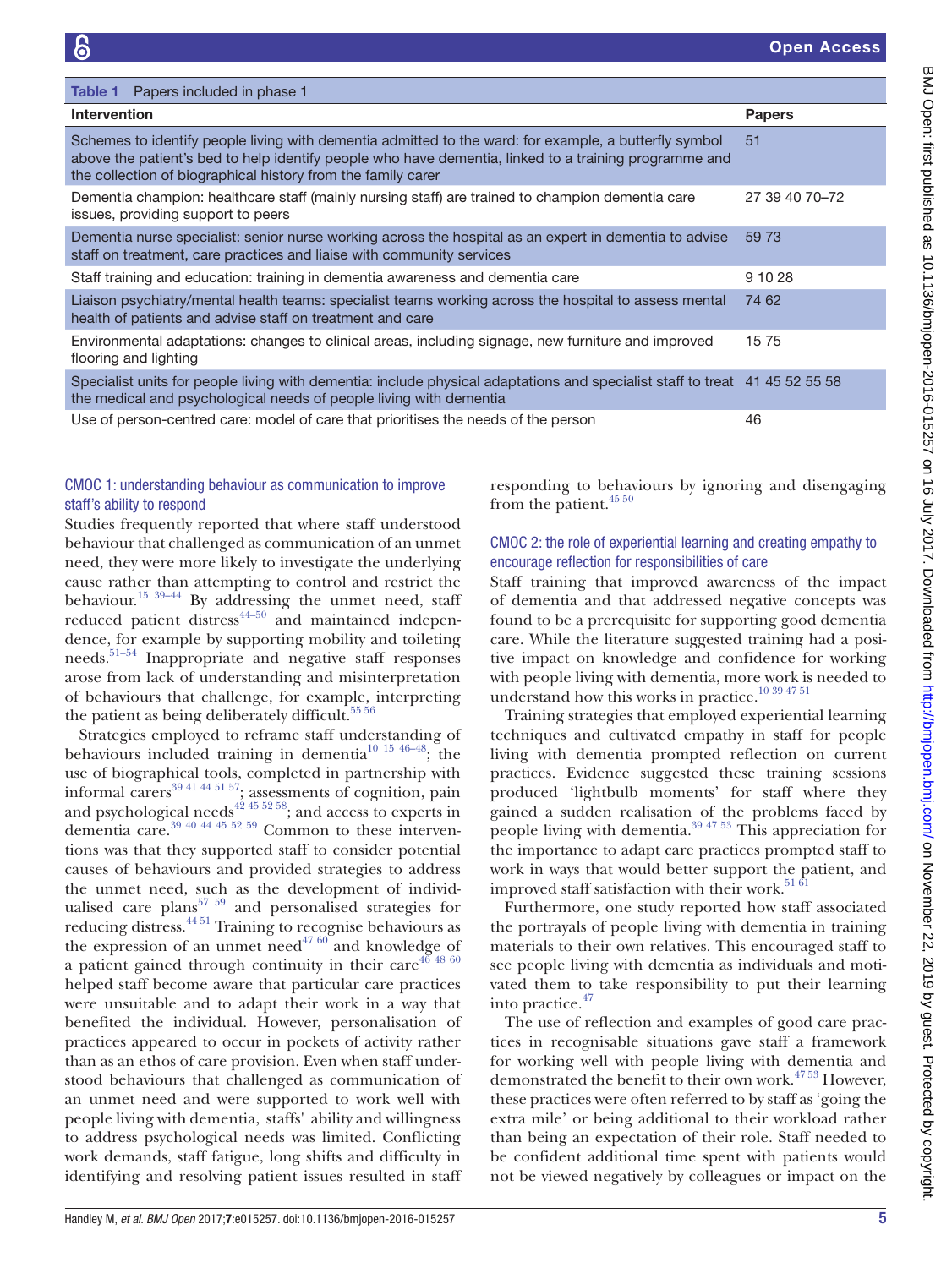#### <span id="page-5-0"></span>Table 2 Initial theoretical propositions developed from phase 1

Dementia-friendly interventions in hospitals improve outcomes for people living with dementia and their carers if…

… a change agent supports staff to reframe their understanding of dementia and respond appropriately to people living with dementia through learning and resources that address patient needs in an individual way. *Then* staff will have increased awareness of dementia and the impact dementia has on a person, and build confidence in their ability to recognise and address distress.

… a change agent with organisational and clinical authority communicates the priorities for dementia care and addresses staff concerns around managing risk and workplace disruption in person-centred ways. Staff are supported by training and resources that improve the involvement in decision-making and safety of people living with dementia, *then* staff will understand they have the permission and encouragement to adapt practices in ways that are beneficial for people living with dementia.

… a change agent with clinical expertise in dementia and dementia care supports staff with assessments and care planning, *then* staff will identify and resolve the care needs of people living with dementia.

Strategic planning, prioritising good dementia care, providing resources that support staff to work in new ways, changes to systems and processes References<sup>15</sup> 40 41 45 46 52 55 58 75 Stakeholders (SK05, SK06, SK07, SK08, SK10, SK11, SK14, SK15) Example quote: "…however good people's ideas are, if they don't have some kind of sign-off at a fairly senior level then they're not really going to have it 'cos they'll never be a priority and because there are so many targets to be met in general, unless there's

some kind of strategy or policy in writing I don't think it can

Evidence from stakeholders and preliminary scoping and

Stakeholders (SK01, SK02, SK03, SK04, SK05, SK06, SK07,

Example quote: "we're starting to do some training with our staff as well just to try and help everyone to know how to approach and how to feel empathy towards these patients who have

Emphasis on training and education that improve staff confidence in working with people living with dementia; breaking down negative assumptions and supporting staff to see the person rather than the diagnosis; use of resources to get to know the

supporting references

dementia." (SK12)

References [9 10 28 39 40 46 51 70 72 76 77](#page-11-6)

SK09, SK10, SK11, SK12, SK13, SK14)

person

change much really." (SK08) Assessments of cognition, mental health and psychosocial needs; role-modelling good dementia care; supporting staff to perform care in a person-centred way, direct care planning and address complex issues such as decisions of best interest, access to mental and social care information References  $45\,55\,58\,59\,62\,74\,78$ Stakeholders (SK04, SK09, SK11, SK14, SK15)

Example quote: "we had mental health nurses came to work with us and they had a really important part in role-modelling how it looked, how to approach things." (SK14)

requirements to manage the ward effectively, to support adaptations to care practices.<sup>46 47</sup>

#### CMOC 3: clinical experts who legitimise priorities for care

Change agents influenced staff working practices through clinical expertise and organisational authority.<sup>39  $\overline{40}$  44 45 48 49 52 59 62 Experts in dementia care</sup> supported staff in the use of assessment tools and person-centred care planning,[52 62](#page-12-7) role-modelled appropriate behaviour and communication for working with people living with dementia, $39/45$  and provided professional advice for complex situations, such as decisions  $\frac{40}{59}$  Access to experts in dementia care was suggested to reassure and encourage staff to provide good care for people living with dementia. Endorsement of these practices was communicated by clinical experts with organisational authority at the ward level<sup>46–48 52</sup> <sup>63</sup> and across the organisation.<sup>[41 47 49](#page-11-27)</sup> They addressed staff apprehensions to adaptations to care practices that previously prioritised medical and physical

needs, ward routines, task-focused ways of working, and organisational expectations for the completion of documentation and risk reduction.<sup>41 48 49 52 63</sup> Our review found that when change agents in authority communicated new expectations for standards of care and changes to procedures, they validated the priorities for care and legitimised staff's adaptation of care practices accordingly.<sup>[41 47 52 63](#page-11-27)</sup> However, the impact of changes to staff's work needed to be recognised and supported.<sup>[41 44 45 48 52 54 63](#page-11-27)</sup> For example, studies reported there was reduced capacity to work with previous levels of patient allocation,  $41\frac{48\,54}{10}$  and changes to risk management strategies, such as encouraging mobility in a frail patient population at risk of falls, required staff training. $52\,63$ 

There was limited evidence that new practices were adopted by staff and embedded into everyday practice directly through their contact with dementia experts. Instead, it appeared that the experts maintained responsibility for dementia care, either personally or by providing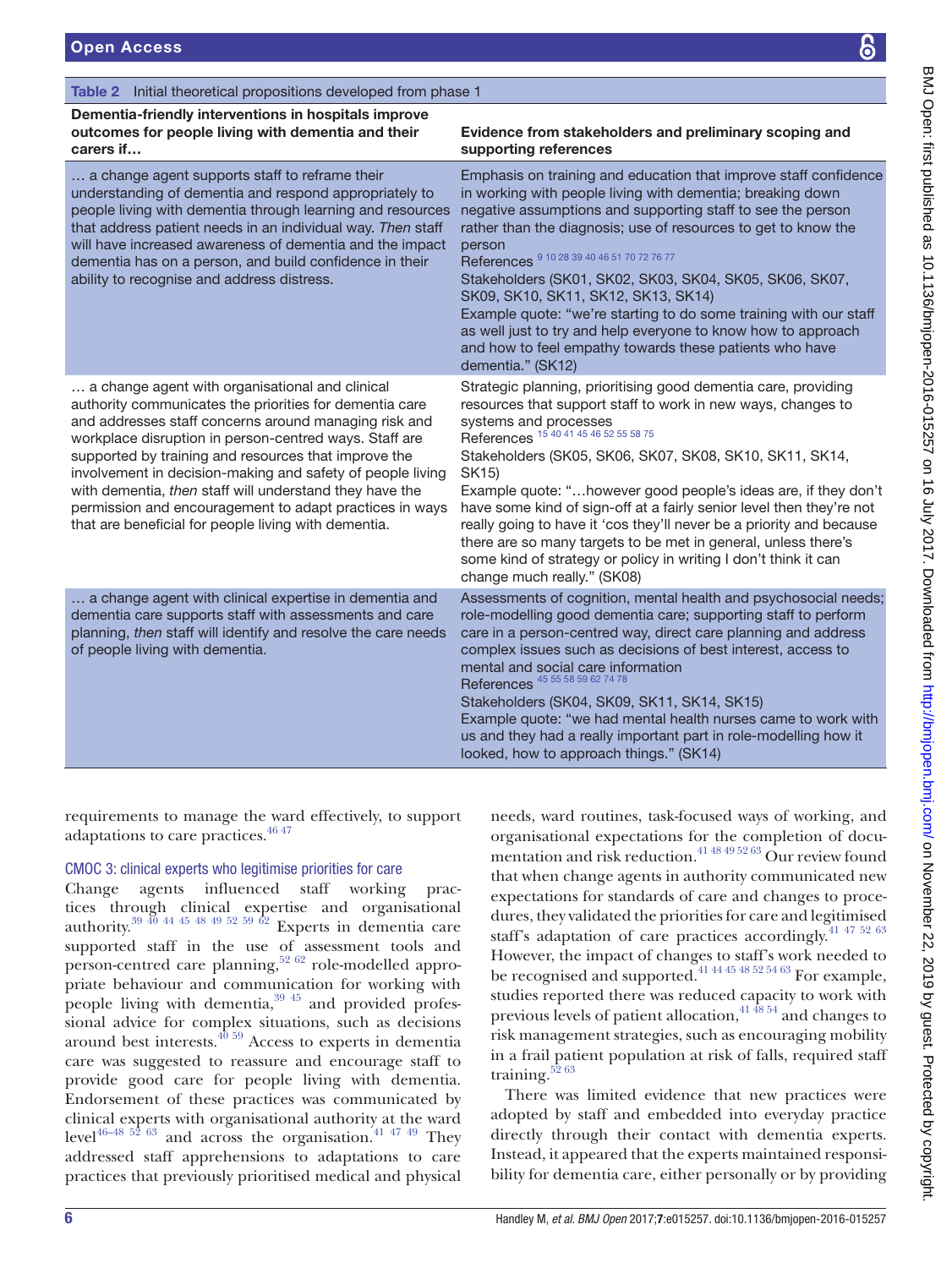

<span id="page-6-0"></span>Figure 1 Flow diagram of searches and evidence retrieval.

searches  $(n = 6336)$ 

 $(n = 5786)$ 

eligibility

 $(n = 207)$ 

Papers included

 $(n = 23)$ 

direction. The use of experts alone could potentially concentrate responsibility for dementia care in a small staff group rather than create a culture where all staff are responsible. Evidence from one paper<sup>[45](#page-11-34)</sup> suggested that even when ward staff as a whole were better able to work with people living with dementia, they would defer issues unrelated to physical or medical healthcare to dementia experts.

#### CMOC 4: staff with confidence to adapt working practices and routines to individualise care

The ability of staff to organise their work around the needs of people living with dementia rather than being restricted to the ward routine was linked to the provision of person-centred care.<sup>45 46 48 50 54 60</sup> Where staff could incorporate getting to know the person, or recognise and respond directly to expressions of distress and unmet needs, patient well-being reportedly improved, evidenced through observations of positive mood.[46 48 50 60](#page-11-28) Clarity in staff's responsibility for patient care was an important resource for improving their autonomy and encouraging

them to respond in timely, creative ways to meet indi-vidual needs.<sup>[46 48 60](#page-11-28)</sup>

Flexibility in working practices was suggested to be a factor in improving functional outcomes for people living with dementia. One study<sup>54</sup> attributed gains in mobility after hip surgery to therapy staff using their professional judgement to recognise optimal times that a person living with dementia would engage with a physiotherapy session, rather than risk the session being rejected. Additional factors that supported therapy staff to work flexibly included training in dementia care, reduced patient lists and treatment rooms located on the ward.<sup>[64](#page-12-9)</sup>

### CMOC 5: staff with responsibility to focus on psychosocial needs

Time constraints and staffing resources limited staff capacity to provide good dementia care. This was often addressed by employing staff with a specific role prioritising psychological, emotional and social needs through the use of cognitive and psychosocial assessments, therapeutic activities, supervising mealtimes and managing risk.<sup>10 45 48 50 52 55 56</sup> The use of these staff and the activities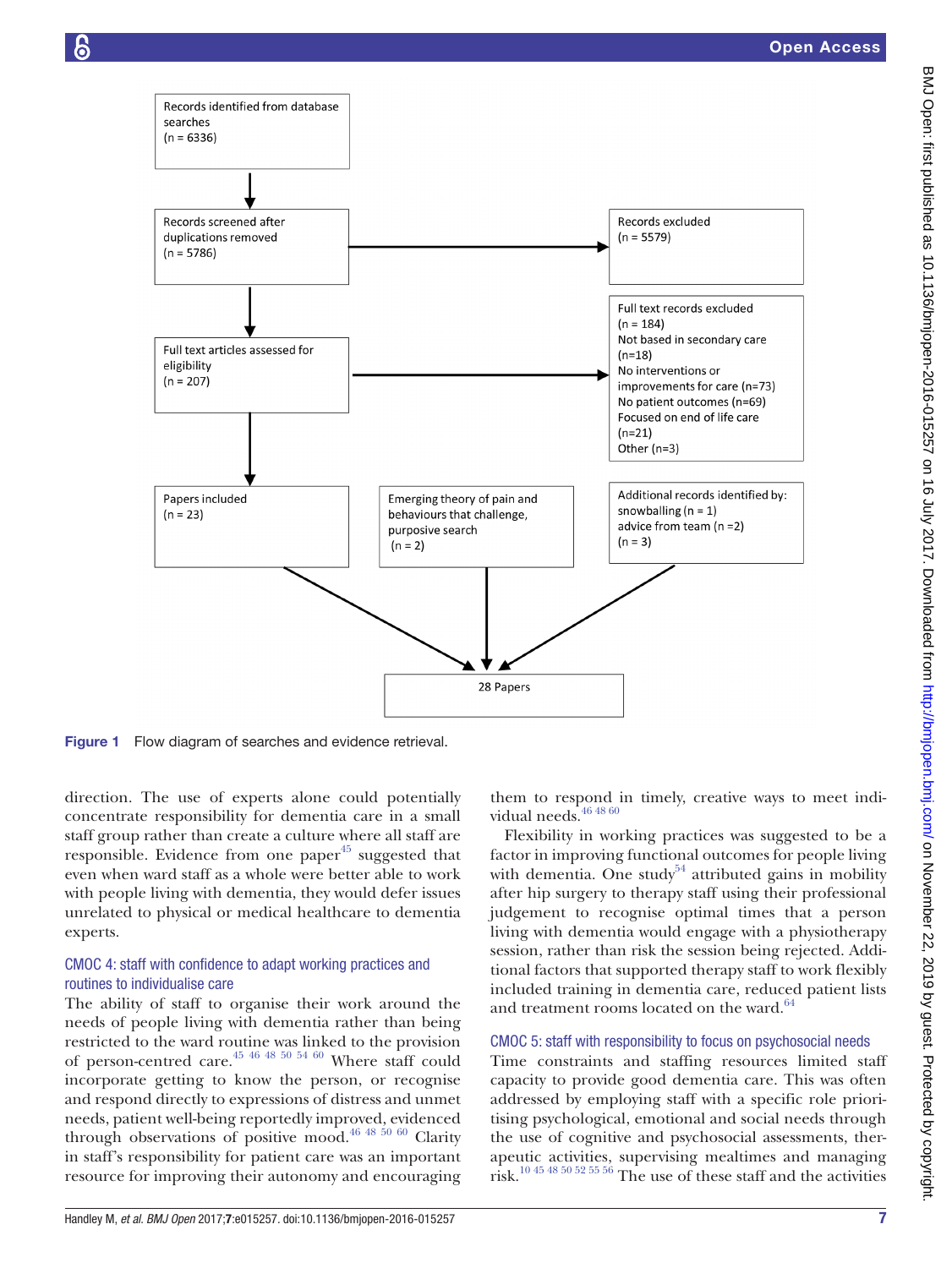<span id="page-7-0"></span>

| Table 3                                                                                                                 | Context-mechanism-outcome configurations and supporting evidence                                                                                                                                                                                                                                                                                                                                                                                                                                                                                                                                                                                                                                                                                                                                                        |                                 |
|-------------------------------------------------------------------------------------------------------------------------|-------------------------------------------------------------------------------------------------------------------------------------------------------------------------------------------------------------------------------------------------------------------------------------------------------------------------------------------------------------------------------------------------------------------------------------------------------------------------------------------------------------------------------------------------------------------------------------------------------------------------------------------------------------------------------------------------------------------------------------------------------------------------------------------------------------------------|---------------------------------|
| <b>Brief title</b>                                                                                                      | configuration<br>Full context-mechanism-outcome                                                                                                                                                                                                                                                                                                                                                                                                                                                                                                                                                                                                                                                                                                                                                                         | References                      |
| improve staff's ability<br>communication to<br>Understanding<br>behaviour as<br>to respond                              | capacity and capability to influence the situation (mechanism reasoning), making it more likely they will identify and<br>lead staff to feel they are unable to make a difference (mechanism reasoning), meaning patient need might not be<br>Where behaviours that challenge are understood as communication of an unmet need (context), through training,<br>in dementia care (mechanism resource), staff will feel they have improved<br>Conflicting work demands, patient characteristics (context) and staffing resources (mechanism resource) may<br>recognised, investigated or addressed (outcome).<br>resources and support from experts<br>address the need (outcome).<br>However                                                                                                                             | 10 15 39-57 59 60               |
| The role of experiential<br>empathy to encourage<br>responsibilities of care<br>learning and creating<br>reflection for | (mechanism resource) can encourage reflection that identifies deficiencies in current working practices, helping staff<br>to understand their responsibilities for care (mechanism reasoning) and leading them to take more time with people<br>Access to training (context) that promotes experiential learning and empathy towards people living with dementia<br>(context), staff may consider these practices as additional to their workload (mechanism reasoning), leading to<br>Where good dementia care practices (mechanism resource) are not considered legitimate working practices<br>inconsistent provision of care (outcome).<br>living with dementia (outcome).<br>However                                                                                                                               | 10 39 46-49 51 53               |
| legitimise priorities for<br>Clinical experts who<br>care                                                               | organisation (context) provide support for staff to develop skills in dementia care (mechanism resource) and can help<br>reduced sense of responsibility for dementia care in the wider workforce (mechanism reasoning), reducing the ability<br>staff feel confident of the expectations for their role (mechanism reasoning) to adapt working practices (outcome)<br>Clinical experts who have the authority to legitimise priorities and standards for dementia care endorsed by the<br>By focusing the responsibility for dementia care in select staff (context/mechanism resource), there may be a<br>care practices across the organisation (outcome).<br>of experts to embed good dementia<br>However                                                                                                           | 39-41 44-49 52-54 59 60<br>6263 |
| practices and routines<br>Staff with confidence<br>to individualise care<br>to adapt working                            | care have been clarified (mechanism resource), may be responsive or adaptive in their decision-making (mechanism<br>role and working environment (context), where their responsibilities for patient<br>Changes to staff capacity or environmental adaptations (context/mechanism resource) may need to be recognised<br>and addressed by management (mechanism reasoning) to support staff to provide responsive care (outcome).<br>reasoning) to provide care and treatment to a person in a timely, individualised manner (outcome)<br>Staff supported to be flexible in their<br>However                                                                                                                                                                                                                            | 45 46 48 54 60                  |
| psychosocial needs<br>to focus on                                                                                       | , which may require staff to prioritise safety concerns (mechanism reasoning),<br>Staff with responsibility Where there is provision of activities and therapies for people living with dementia that support their interests and<br>abilities (context) by staff with a role to address psychological, emotional and social issues (mechanism resource)<br>(context), staffing for activity and therapy can be reallocated to maintaining<br>and responsibility (mechanism reasoning) for maintaining functional and cognitive abilities (outcome), this can<br>provide other healthcare staff with time to prioritise physical and medical needs (outcome)<br>limiting their ability to meet psychosocial needs (outcome).<br>patient safety (mechanism resource),<br>Where staffing resources are limited<br>However | 10 44-46 48 50 52 53 56<br>5861 |
|                                                                                                                         |                                                                                                                                                                                                                                                                                                                                                                                                                                                                                                                                                                                                                                                                                                                                                                                                                         | Continued                       |

 $\overline{6}$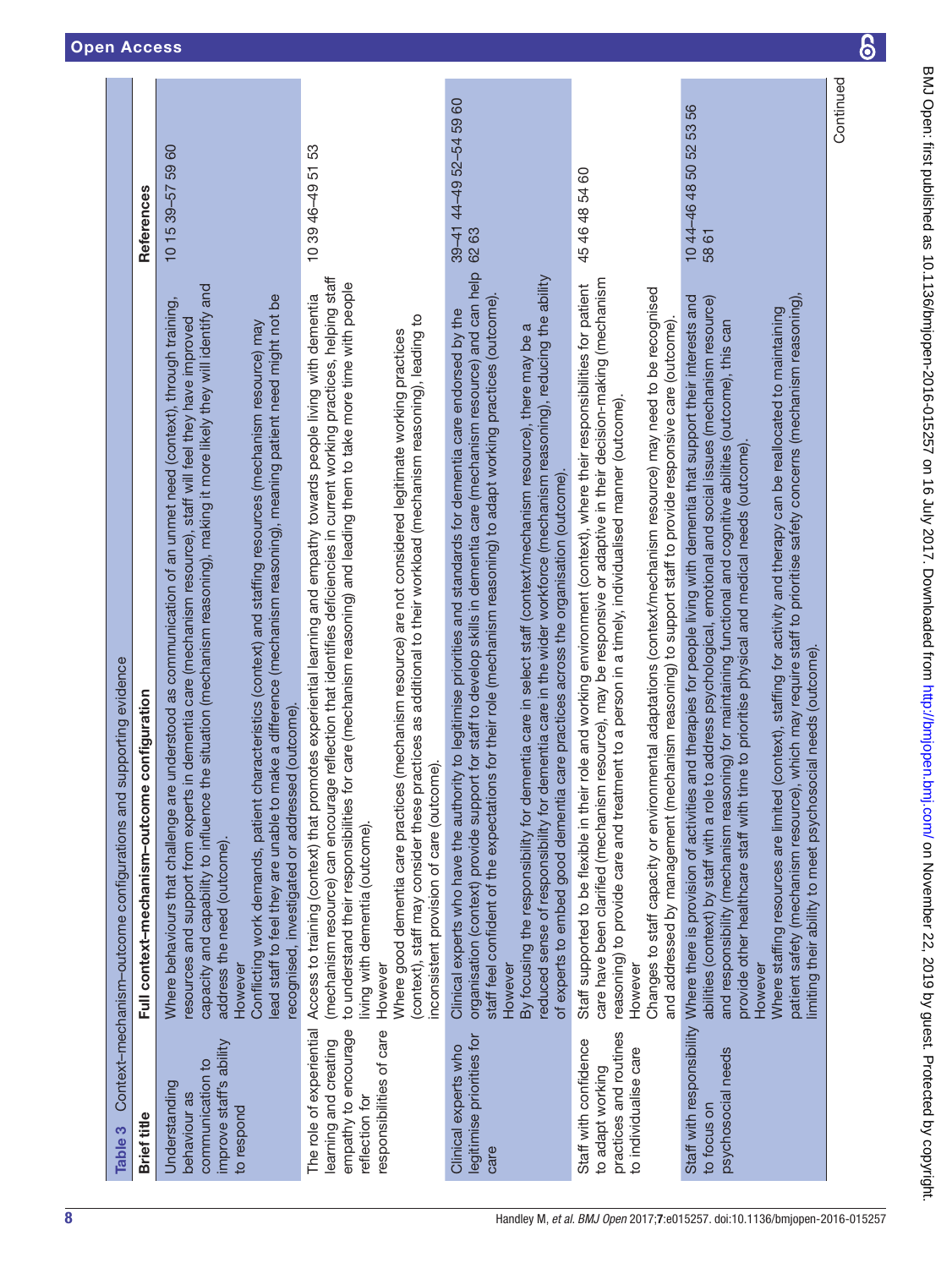| Table 3 Continued                                          |                                                                                                                                                                                                                                                                                                                                                                                                                                                                                                                                                                                                                                                                                 |                                     |
|------------------------------------------------------------|---------------------------------------------------------------------------------------------------------------------------------------------------------------------------------------------------------------------------------------------------------------------------------------------------------------------------------------------------------------------------------------------------------------------------------------------------------------------------------------------------------------------------------------------------------------------------------------------------------------------------------------------------------------------------------|-------------------------------------|
| <b>Brief title</b>                                         | Full context-mechanism-outcome configuration                                                                                                                                                                                                                                                                                                                                                                                                                                                                                                                                                                                                                                    | <b>References</b>                   |
| person-centred risk<br><b>Building staff</b><br>management | Resources will need to be compatible with environmental features and staff capacity (context/mechanism resource)<br>confidence to provide are encouraged and reinforced through ward leadership (mechanism resource), staff may feel confident to address<br>or staff may not feel there is a value to their work or for the patient (mechanism reasoning), making it unlikely they<br>Where procedures and expectations for care are set out to address risk in a person-centred way (context), and<br>risk proportionately (mechanism reasoning) and may support patients with dementia to maintain function and<br>abilities in a less restrictive way (outcome).<br>However | $10154143 - 4551 - 5356 - 58$<br>63 |

they provided improved patient experience,<sup>48</sup> assisted orientation to time and place,  $50$  reduced distress<sup>[45 48 50](#page-11-34)</sup> and reduced the onset of behaviours that challenged staff.<sup>[45](#page-11-34)</sup> Studies reported how activities were sometimes deliberately scheduled to cover known times of high need within the patient population, such as during the afternoon when 'sun-downing' might occur<sup>52</sup> or when staffing levels were stretched, such as during mealtimes. For example, activities coordinators offered social dining opportunities where they could support conversations and prompt patients to eat.[44 45 48 50](#page-11-29) Although studies reported improved nutritional intake, this was not formally evalu ated.

Patients with more severe physical illness or cognitive impairment may not be able to participate in activities,  $4555$ although it is possible they may have benefited indirectly as healthcare staff had more time to address their physical and medical needs. While this was referred to in two of the interviews, this was not explored in any of the papers.

Ward-wide staffing levels and skill mix impacted on staff ability to prioritise emotional, psychological and social needs.<sup>4548</sup>At times of staff shortages, ward management prioritised safety and managing risk over other non-medical needs.[45 48](#page-11-34) Risk management techniques, such as the use of 'specials', could be applied in a way that also addressed psychosocial needs. Two studies $45\frac{48}{18}$ described how staff allocated to monitor patients at risk of falls engaged the patients in games, activities and conversations. However, this was not always the case as staff assigned as 'specials' were often junior team members, had not received training in dementia care and were unclear of the purpose of the role beyond monitoring the patient. This resulted in a lack of interaction with the patient and increased patient distress.<sup>56</sup>

#### CMOC 6: building staff confidence to provide person-centred risk management

We found evidence that addressing risk in a way that supported a person's abilities, choices and independence improved mobility,  $5253$  reduced adverse incidents<sup>44</sup> and improved patient and carer satisfaction.<sup>41 45 57</sup> Training, for example, on new skills and procedures for managing risk from change agents with clinical expertise and organisational authority ensured staff understood the benefits to patients and had confidence to implement approved working practices.[52 57 63](#page-12-7) Structural factors influenced the way risk was addressed. For example wards with locked door access meant patients could be monitored from a distance without restricting their movement around the ward,  $41\frac{43\frac{45}{52}}{2}$  and could help staff to perceive 'wandering' behaviours as positive rather than challenging.

In open wards, alternative methods were developed to easily identify patients considered at risk of leaving the ward, such as the use of wrist bands and different coloured hospital clothing, allowing staff to monitor them from a distance and intervene as necessary.<sup>[10 47 53](#page-11-30)</sup> Identification methods were supported by staff training

will adapt care practices (outcome).

adapt care practices (outcome)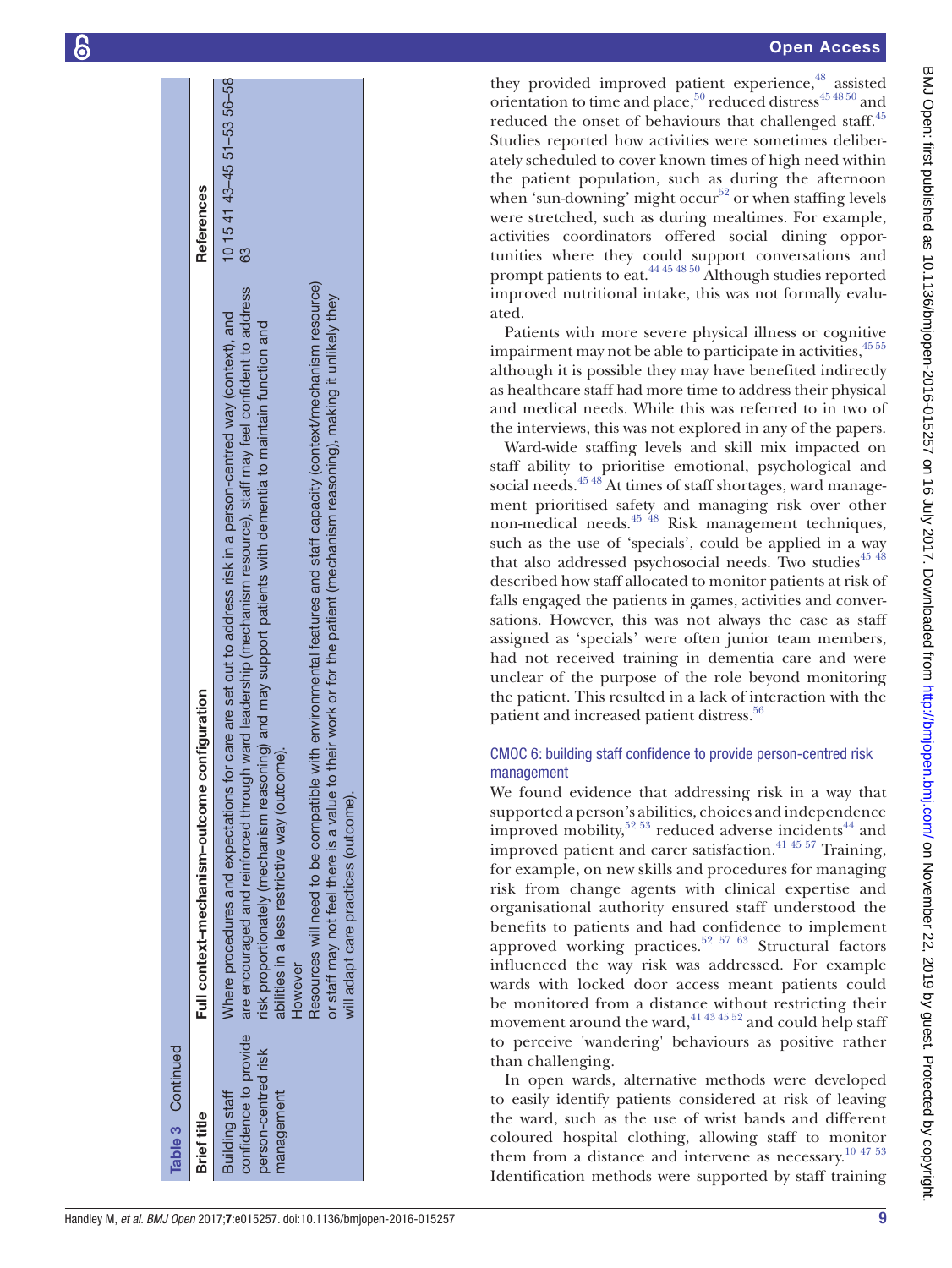

<span id="page-9-0"></span>Figure 2 Refined programme theory: context–mechanism–outcome configuration (CMOC) for best practice for care of people living with dementia admitted to the hospital.

t the appropriate way to encourage patients to return to their ward.<sup>10</sup> 53

#### **Refined programme theory**

From data in phase 1 we hypothesised that the existence of a change agent was important for improving hospital care for people living with dementia. However, work in phase 2 suggested that a reliance on single initiatives, such as a change agent, was insufficient to change staff behaviour. Additional contextual factors were also necessary in order for staff to make use of the resources interventions provided and use them in their practice with people living with dementia. The six CMOCs have been incorporated into a refined programme theory to suggest what needs to be in place to encourage best practice for dementia care in hospitals [\(figure](#page-9-0) 2). [Figure](#page-9-0) 2 presents the programme theory. The preliminary CMOC suggests that resources that promote dementia awareness and an understanding of what constitutes 'good' dementia care are often initially implemented in situations where staff have limited understanding of how to provide care that addresses the needs of people living with dementia. These resources support staff to recognise the benefit of working well with patients with dementia and provide them with a common understanding of what good care looks like. This preliminary outcome then becomes part of the new context. Contextual factors, such as organisational endorsement of dementia care practices and clarity in staff responsibilities to patients with dementia, encourage staff to value resources, reinforcing improvements to care provision. It is anticipated that this will lead to improved patient outcomes, although evidence on outcomes was limited.

#### **Discussion**

Our review demonstrates how consideration of different contextual components in hospitals, hospital staff and patients was fundamental to how the resources of an intervention might influence staff reasoning to adopt good dementia care practices. These changes in care practices may then lead to improved healthcare outcomes for people living with dementia. Developing an understanding in staff of the difficulties dementia presents for people with the condition helped them to recognise the need to approach care differently. Previous reviews of dementia care in hospital settings have identified training as an important strategy to improve staff knowledge of dementia and confidence to work well with people living with dementia, but have provided limited evidence for how this affects patient outcomes.<sup>[29 65 66](#page-11-38)</sup> Findings from this review would suggest that training as a single strategy is not enough to influence staff to adapt the care they provide for people living with dementia. The culture of care within an organisation needs to support staff to provide good care for people living with dementia, legitimising practices so they are valued by staff. This means organisations need to recognise the impact this has on staff workload and roles and the changes that are necessary to ensure care provision can be adaptive to the needs of the patient. Staff needed to have a clear understanding of the expectation for care standards, and be confident that these changes are accepted by colleagues and senior staff if they are to improve the way care is provided for people living with dementia. Managerial endorsement for staff to work flexibly within their role, using practices and resources that enable them to get to know the person, will help staff to recognise and address signs of distress and implement best practice in dementia care.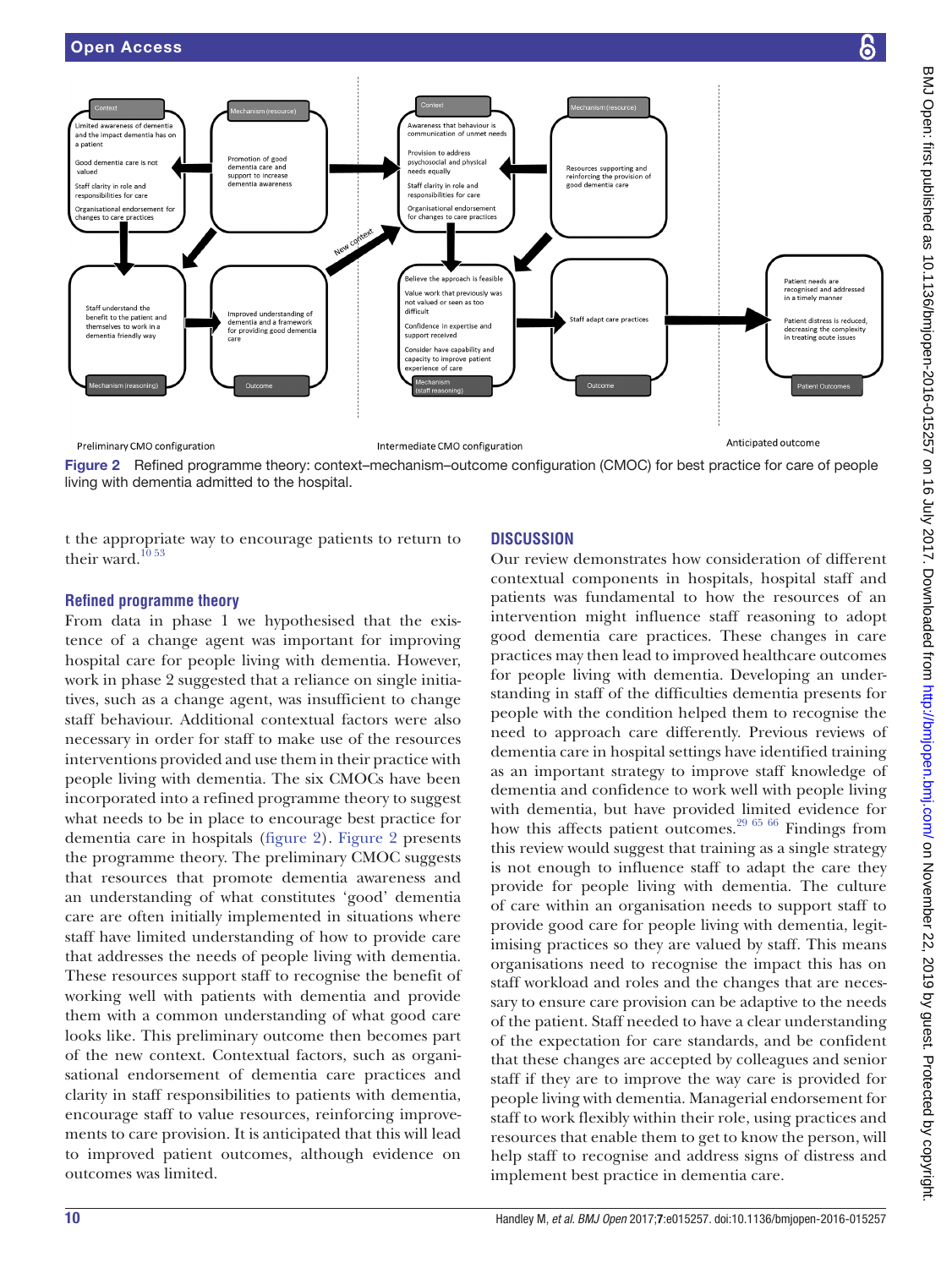Turner *et al*<sup> $65$ </sup> suggest that to achieve the type of culture where person-centred care is valued, training in dementia should be aimed at a managerial level. Findings from this review would support their opinion; in the included studies, change agents in senior positions, who understood dementia and the associated impact on patient experience and care of the patient, were reportedly able to positively influence the culture of care.<sup>41</sup> <sup>44 46 47</sup> <sup>49 52 61</sup> They communicated their vision for good dementia care, addressed processes within and between departments, provided resources that supported staff's work and considered the impact of changes to roles and responsibilities. However, even with this endorsement, there were still times, such as concerns for managing risk and resource shortages, where staff responsibilities were reorganised to prioritise physical over psychological well-being.

Limited time and resources and a preoccupation with managing risk are commonly cited factors that impacted on the ability of staff and organisations to sustain dementia-friendly hospital environments.[29 56 65 67 68](#page-11-38) Employing staff who have a responsibility for the psychosocial needs of the patient can potentially improve patient experience of care while also making time available for nursing and medical staff to focus on the physical and medical care needs of the patient. However, it is essential that contextual factors, such as staff awareness in dementia and dementia care, and staff clarification of their role and responsibilities, are addressed before staffing resources are implemented into the setting. Moyle  $et\ a\bar{t}^{6}$  demonstrated how the use of 'specials' without training in dementia care, a clear understanding of their role and a prioritisation of risk management over addressing psychosocial needs resulted in poor outcomes for patients, such as increased agitation and reduced autonomy. A review on special observation $69$  underlined the importance of clarity in the purpose of the role and adequately trained staff to optimise the role's therapeutic potential. Where responsibilities for care are assigned solely by the patient's symptoms, this can lead to a narrow reactive approach to dementia care. Staff will still need to work as a team, rather than creating new tasks to focus on.

The initial aim of the review was to develop, test and refine a programme theory for how dementia-friendly interventions influence outcomes for people living with dementia during hospital admissions. However, testing the theory was problematic; evidence was limited, much was descriptive, and there were few evaluations of interventions and approaches, and limited descriptions of setting and component parts of the interventions which impacted on the development of CMOC. Moreover, most studies included in the review reported little information around patient characteristics (eg, type and severity of dementia), which meant we were unable to establish how the characteristics of people living with dementia interacted with the components of the interventions to influence outcomes. With these considerations, it is recognised that the proposed CMOCs were constrained by the evidence that was available and the inferences that

could be made from the data; further development is needed.

Available evidence clustered around the training for staff and organisational support for changes to care practices. There was less evidence on how the introduction of staff providing activity and therapy for people living with dementia impacted on the practices of other staff. This review does, however, provide a programme theory that can be used as the basis for future evaluations. Our review also highlights the importance of focusing on patient-related outcomes. It was clear from the initial interviews that while there was a shared understanding of the importance of dementia-friendly care, less attention has been paid to how different approaches enhanced patient outcomes. By focusing on outcomes as the basis for inclusion, this review addresses a knowledge gap about how different resources and approaches for dementia-friendly healthcare are effective for patients.

#### **Conclusion**

The programme theory that has emerged from this review has the potential to improve how interventions to support dementia-friendly care in hospitals are designed and evaluated. The review highlights what needs to be in place to maximise the impact of training and the key characteristics for staff acting as change agents to influence colleagues to practise good dementia care. Specifically, the elements of interventions need to be relevant to provide ward staff with the awareness, authority and resources to provide personalised care with support from staff with the relevant expertise. Educational interventions should focus on how staff can identify with the experience of being a patient living with dementia, combined with opportunities for staff to share their experiences of addressing behaviours they find challenging and accommodating person-centred practices within ward routines and priorities. This review provides a timely contribution and challenges the assumption that dementia awareness initiatives in acute care settings alone are sufficient to improve patient care.

Acknowledgements We would like to thank the stakeholders who gave their time to participate in the interviews; Paul Millac, Rosemary Phillips and Jackie Whitting, research network monitors for Alzheimer's Society, who provided opinion and competing interpretations of emerging themes; and Diane Munday and Marion Cowe, Public Involvement in Research Group (PIRg), University of Hertfordshire, who contributed to the design of the funding application and review.

Contributors MH led the design and prepared the review as part of her PhD (University of Hertfordshire, Hertfordshire, UK) and led the manuscript preparation. FB and CG wrote the original funding application, supervised the review development and critically reviewed manuscript drafts. All authors contributed to the debate and interpretation of data, read and approved the final manuscript.

Competing interests None declared.

Ethics approval Ethical approval for the interviews was secured from the University of Hertfordshire Ethics Committee (HSK/PG/UH/00339).

Provenance and peer review Not commissioned; externally peer reviewed.

Data sharing statement All evidence cited in this review is available in the public domain. Data from the stakeholder interviews are not available to protect individuals' anonymity.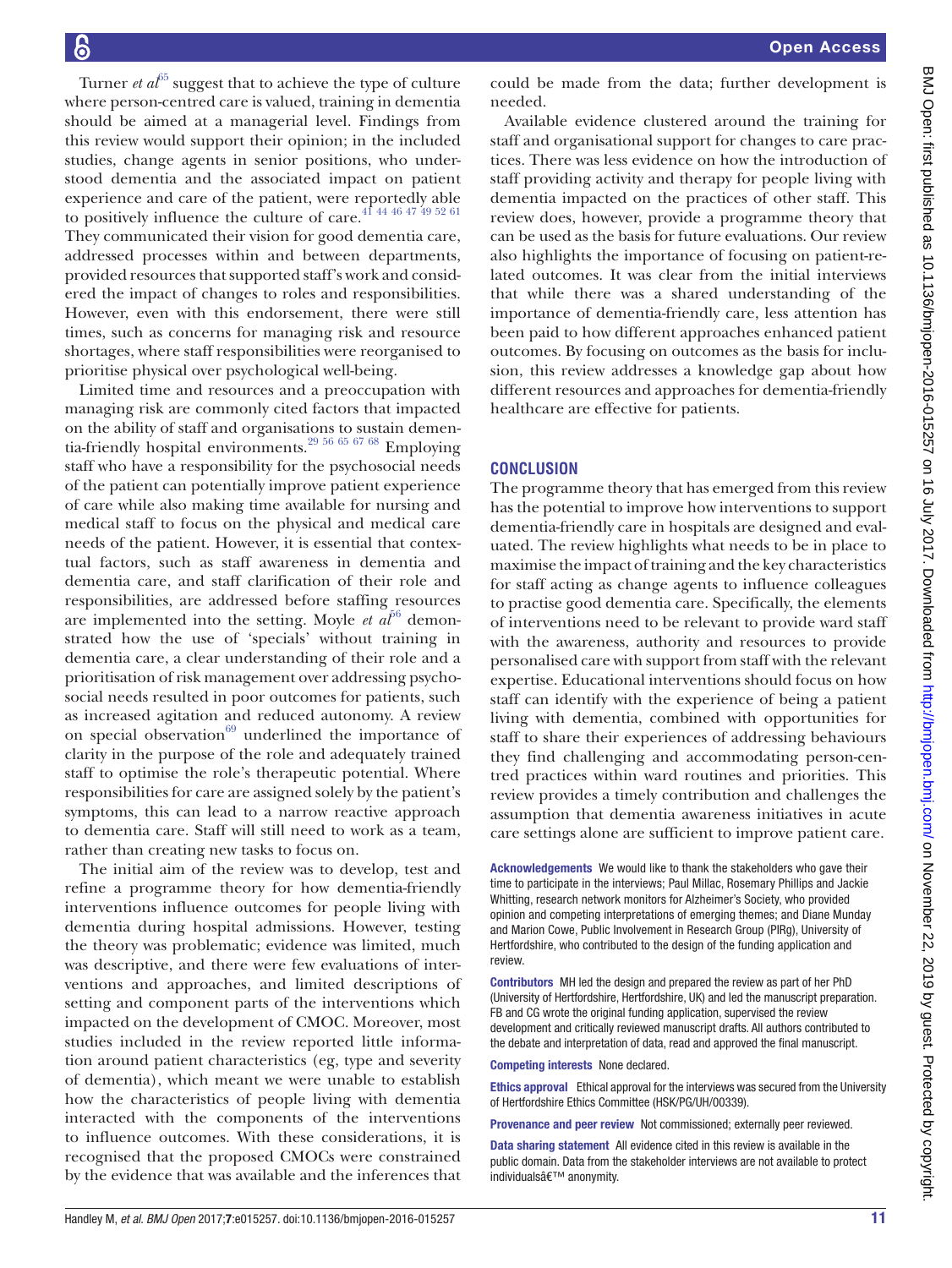Open Access This is an Open Access article distributed in accordance with the Creative Commons Attribution Non Commercial (CC BY-NC 4.0) license, which permits others to distribute, remix, adapt, build upon this work non-commercially, and license their derivative works on different terms, provided the original work is properly cited and the use is non-commercial. See: [http://creativecommons.org/](http://creativecommons.org/licenses/by-nc/4.0/) [licenses/by-nc/4.0/](http://creativecommons.org/licenses/by-nc/4.0/)

© Article author(s) (or their employer(s) unless otherwise stated in the text of the article) 2017. All rights reserved. No commercial use is permitted unless otherwise expressly granted.

#### **References**

- <span id="page-11-0"></span>1. Society Alzheimer's. *Fix Dementia Care: hospitals*. London: Alzheimer's Society, 2016.
- <span id="page-11-1"></span>2. Society Alzheimer's. *Counting the cost: caring for people with dementia on hospital wards*. Alzheimer's Society London, 2009.
- <span id="page-11-2"></span>3. Poblador-Plou B, Calderón-Larrañaga A, Marta-Moreno J, *et al*. Comorbidity of dementia: a cross-sectional study of primary care older patients. *[BMC Psychiatry](http://dx.doi.org/10.1186/1471-244X-14-84)* 2014;14:84.
- 4. Bunn F, Burn AM, Goodman C, *et al*. Comorbidity and dementia: a scoping review of the literature. *[BMC Med](http://dx.doi.org/10.1186/s12916-014-0192-4)* 2014;12:192.
- <span id="page-11-3"></span>5. Royal College of Psychiatrists. 2013. Report of the National Audit of Dementia Care in General Hospitals 2011: Healthcare Improvement Quality Partnership.
- <span id="page-11-4"></span>6. Bunn F, Dickinson A, Simpson C, *et al*. Preventing falls among older people with mental health problems: a systematic review. *[BMC Nurs](http://dx.doi.org/10.1186/1472-6955-13-4)* 2014;13:4.
- 7. Orsitto G, Fulvio F, Tria D, *et al*. Nutritional status in hospitalized elderly patients with mild cognitive impairment. *[Clin Nutr](http://dx.doi.org/10.1016/j.clnu.2008.12.001)* 2009;28:100–2.
- 8. Bail K, Goss J, Draper B, *et al*. The cost of hospital-acquired complications for older people with and without dementia; a retrospective cohort study. *[BMC Health Serv Res](http://dx.doi.org/10.1186/s12913-015-0743-1)* 2015;15:91.
- <span id="page-11-6"></span>9. Elvish R, Burrow S, Cawley R, *et al*. 'Getting to Know Me': the development and evaluation of a training programme for enhancing skills in the care of people with dementia in general hospital settings. *[Aging Ment Health](http://dx.doi.org/10.1080/13607863.2013.856860)* 2014;18:481–8.
- <span id="page-11-30"></span>10. Galvin JE, Kuntemeier B, Al-Hammadi N, *et al*. "Dementia-friendly hospitals: care not crisis": an educational program designed to improve the care of the hospitalized patient with dementia. *[Alzheimer](http://dx.doi.org/10.1097/WAD.0b013e3181e9f829)  [Dis Assoc Disord](http://dx.doi.org/10.1097/WAD.0b013e3181e9f829)* 2010;24:372.
- <span id="page-11-7"></span>11. Bunn F, Goodman C, Brayne C, *et al*. Comorbidity and dementia: improving healthcare for people with dementia. www. nets.nihr. ac. Uk/projects/hsdr/11101707. *NIHR, HS & DR* 2012.
- <span id="page-11-8"></span>12. White N, Leurent B, Lord K, *et al*. The management of behavioural and psychological symptoms of dementia in the acute general medical hospital: a longitudinal cohort study. *[Int J Geriatr Psychiatry](http://dx.doi.org/10.1002/gps.4463)* 2017;32.
- <span id="page-11-9"></span>13. Benbow SM, Jolley D. Dementia: stigma and its effects. *[Neurodegener Dis Manag](http://dx.doi.org/10.2217/nmt.12.7)* 2012;2:165–72.
- 14. Swaffer K. Dementia: stigma, language, and dementia-friendly. *[Dementia](http://dx.doi.org/10.1177/1471301214548143)* 2014;13:709–16.
- <span id="page-11-10"></span>15. Waller S, Masterson A. Designing dementia-friendly hospital environments. *Future Hospital Journal* 2015;2:63–8.
- <span id="page-11-11"></span>16. Department of Health. Do H, ed. *Living Well with Dementia: a national dementia strategy*. London, 2009.
- <span id="page-11-12"></span>17. Department of Health. Do H, ed. *Prime Minister's challenge on dementia 2020*. London, 2015.
- 18. England HE. Dementia: improving dementia care through effective basic training and continuous professional and vocational development. secondary dementia: improving dementia care through effective basic training and continuous professional and vocational development. 2016. [https://www.hee.nhs.uk/our-work/hospitals](https://www.hee.nhs.uk/our-work/hospitals-primary-community-care/mental-health-learning-disability/mental-health/dementia)[primary-community-care/mental-health-learning-disability/mental](https://www.hee.nhs.uk/our-work/hospitals-primary-community-care/mental-health-learning-disability/mental-health/dementia)[health/dementia](https://www.hee.nhs.uk/our-work/hospitals-primary-community-care/mental-health-learning-disability/mental-health/dementia)
- <span id="page-11-13"></span>19. World Health Organization. *Global age-friendly cities: a guide: world Health Organization*, 2007.
- <span id="page-11-14"></span>20. Crampton J, Dean J, Eley R, AESOP Consortium. *Creating a dementia-friendly York*. Joseph Rowntree Foundation York, 2012.
- 21. Mitchell L, Burton E, Raman S. Dementia‐friendly cities: designing intelligible neighbourhoods for life. *[Journal of Urban Design](http://dx.doi.org/10.1080/1357480042000187721)* 2004;9:89–101.
- <span id="page-11-15"></span>22. Mitchell L, Burton E. Designing Dementia-friendly Neighbourhoods: helping people with dementia to get out and about. *[J Integr Care](http://dx.doi.org/10.5042/jic.2010.0647)* 2010;18:11–18.
- <span id="page-11-16"></span>23. Dementia Friends. <https://www.dementiafriends.org.uk/>
- <span id="page-11-17"></span>24. Joseph Rowntree Foundation. *Developing a national user movement for people with dementia - learning from the Dementia engagement and Empowerment Project (DEEP)*, 2015.
- 25. Royal College of Nursing. *Dementia: commitment to the care of people with dementia in hospital settings*. London, 2013.
- 26. Department of Health. Do H, ed. *Prime Minister's challenge on dementia: Delivering major improvements in dementia care and research by 2015*. London, 2012.
- <span id="page-11-18"></span>27. Mayrhofer A, Goodman C, Holman C. Establishing a community of practice for dementia champions (innovative practice). *[Dementia](http://dx.doi.org/10.1177/1471301214542534)* 2015;14:259–66.
- 28. Mayrhofer A, Goodman C, Sharpe R, *et al*. Dementia Education in Hertfordshire and Bedfordshire: an organisational audit commissioned by Health Education East of England. *Centre for Research in primary and Community Care (CRIPACC), University of Hertfordshire*. Hatfield: University of Hertfordshire, 2014.
- <span id="page-11-38"></span>29. Dewing J, Dijk S. What is the current state of care for older people with dementia in general hospitals? A literature review. *[Dementia](http://dx.doi.org/10.1177/1471301213520172)* 2016;15:1471301213520172.
- <span id="page-11-19"></span>30. Pawson R. *Evidence-based policy: a realist perspective*: Sage publications, 2006.
- <span id="page-11-25"></span>31. Wong G, Greenhalgh T, Westhorp G, *et al*. RAMESES publication standards: realist syntheses. *[BMC Med](http://dx.doi.org/10.1186/1741-7015-11-21)* 2013;11:21.
- <span id="page-11-5"></span>32. Dalkin SM, Greenhalgh J, Jones D, *et al*. What's in a mechanism? development of a key concept in realist evaluation. *[Implement Sci](http://dx.doi.org/10.1186/s13012-015-0237-x)* 2015;10:49.
- <span id="page-11-20"></span>33. Pawson and Tilley. *Realistic evaluation*: Sage, 1997.
- <span id="page-11-21"></span>34. Handley M, Bunn F, Goodman C. Interventions that support the creation of dementia friendly environments in health care: protocol for a realist review. *[Syst Rev](http://dx.doi.org/10.1186/s13643-015-0168-2)* 2015;4:1.
- <span id="page-11-22"></span>35. Spencer. Ra. Qualitative data analysis for applied policy research. *The qualitative researcher's companion*, 2002:305–29.
- <span id="page-11-23"></span>36. Kitwood T, Bredin K. *Evaluating dementia care the DCM method*. Bradford, England: Bradford Dementia Research Group, Bradford University, 1997.
- <span id="page-11-24"></span>37. Wong G, Greenhalgh T, Pawson R. Internet-based medical education: a realist review of what works, for whom and in what circumstances. *[BMC Med Educ](http://dx.doi.org/10.1186/1472-6920-10-12)* 2010;10:12.
- 38. Pawson R, Greenhalgh T, Harvey G, *et al*. Realist review--a new method of systematic review designed for complex policy interventions. *[J Health Serv Res Policy](http://dx.doi.org/10.1258/1355819054308530)* 2005;10(suppl 1):21–34.
- <span id="page-11-31"></span>39. Banks P, Waugh A, Henderson J, Sharp J.;, *et al*. Enriching the care of patients with dementia in acute settings? the Dementia Champions Programme in Scotland. *[Dementia](http://dx.doi.org/10.1177/1471301213485084)* 2014;13:717–36.
- <span id="page-11-35"></span>40. Ellison S, Watt G, Christie I. *Evaluating the impact of the alzheimer Scotland Dementia nurse Consultants/Specialists & Dementia Champions in bringing about improvements to dementia care in acute general hospitals*, 2014.
- <span id="page-11-27"></span>41. Nichols JN, Heller KS. Windows to the heart: creating an acute care dementia unit. *[J Palliat Med](http://dx.doi.org/10.1089/10966210252785187)* 2002;5:181–92.
- <span id="page-11-32"></span>42. Dowding D, Lichtner V, Allcock N, *et al*. Using sense-making theory to aid understanding of the recognition, assessment and management of pain in patients with dementia in acute hospital settings. *[Int J Nurs Stud](http://dx.doi.org/10.1016/j.ijnurstu.2015.08.009)* 2016;53:152–62.
- 43. Gonski PN, Moon I. Outcomes of a behavioral unit in an acute aged care service. *[Arch Gerontol Geriatr](http://dx.doi.org/10.1016/j.archger.2011.06.013)* 2012;55:60–5.
- <span id="page-11-29"></span>44. Upton. An evaluation of quality and cost effectiveness of a newly defined suite of care interventions for patients with dementia and their carers in the acute hospital setting developed by the Royal Wolverhampton Hospitals NHS Trust REPORT PHASE 2 – Volume 1: University of Worcester. 2012.
- <span id="page-11-34"></span>45. Goldberg SE, Whittamore KH, Pollock K, *et al*. Caring for cognitively impaired older patients in the general hospital: a qualitative analysis of similarities and differences between a specialist Medical and Mental Health Unit and standard care wards. *[Int J Nurs Stud](http://dx.doi.org/10.1016/j.ijnurstu.2014.02.002)* 2014;51:1332–43.
- <span id="page-11-28"></span>46. Scerri A, Innes A, Scerri C. Discovering what works well: exploring quality dementia care in hospital wards using an appreciative inquiry approach. *[J Clin Nurs](http://dx.doi.org/10.1111/jocn.12822)* 2015;24:1916–25.
- <span id="page-11-33"></span>47. Baillie L. *An evaluation of Barbara's Story: Final Report*. London: Guy's and St Thomas' NHS Foundation Trust, London South Bank University, 2015.
- <span id="page-11-36"></span>48. Bray J, Evans S, Bruce M, *et al*. Improving activity and engagement for patients with dementia. *[Nurs Older People](http://dx.doi.org/10.7748/nop.27.8.22.e700)* 2015;27:22–6.
- 49. Brooker DM, Evans Sarah;, Carter Simon;, *et al*. *RCN Development Programme: transforming Dementia Care in Hospitals evaluation Report*, 2014.
- <span id="page-11-37"></span>50. Edvardsson D, Sandman PO, Rasmussen B. Forecasting the ward climate: a study from a dementia care unit. *[J Clin Nurs](http://dx.doi.org/10.1111/j.1365-2702.2011.03720.x)* 2012;21:1136–114.
- <span id="page-11-26"></span>51. Williams R. Hospital programme for dementia-specific care: using detailed observations of patients' experiences, Barbara Hodkinson developed the Butterfly Scheme to identify people with memory